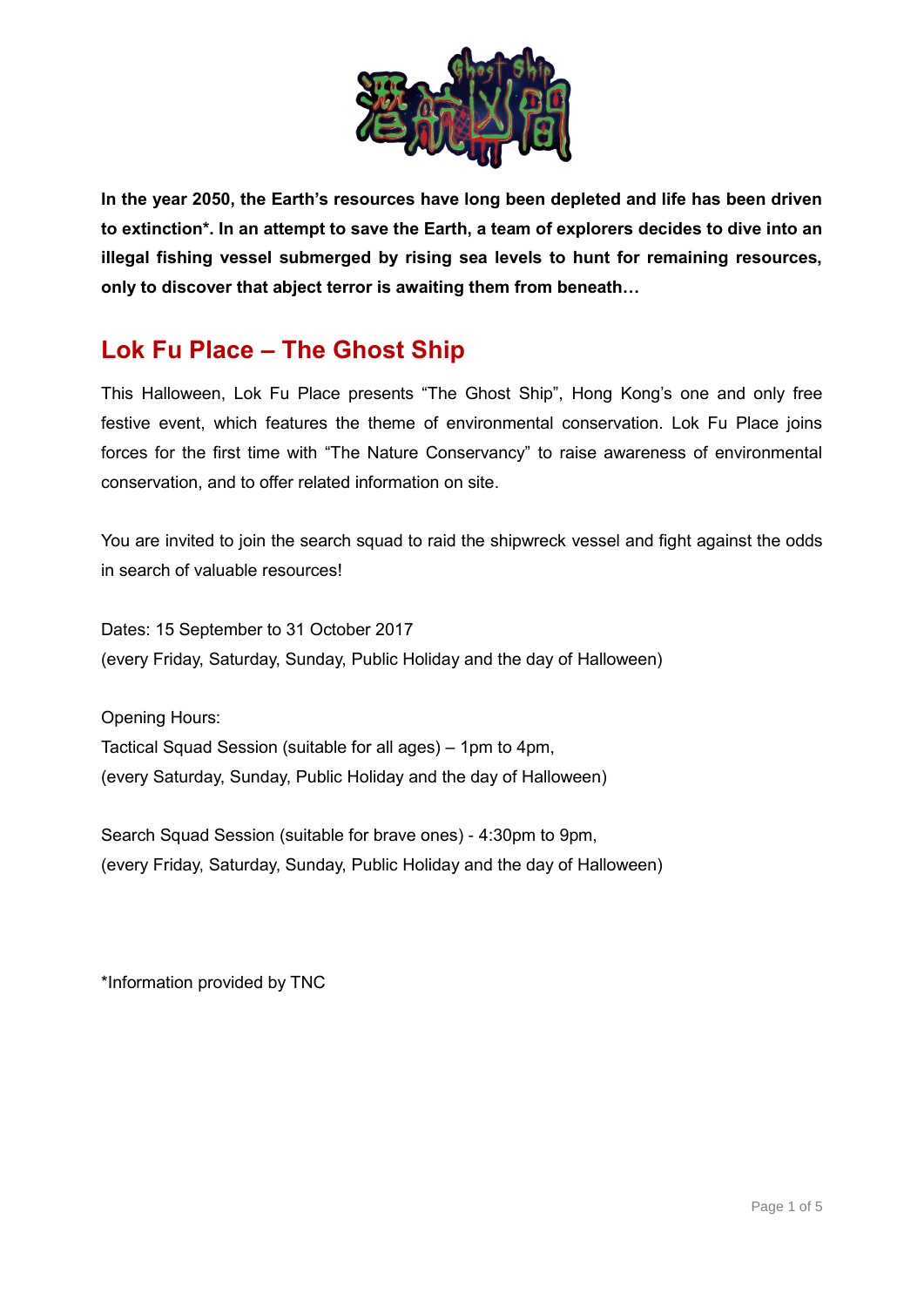

In the near future, humans have to bear the bitter fruit of their unscrupulous exploitation of natural resources. Visit the Food Court at Zone A, Lok Fu Place, where you will enlist in the search squad and dive into a shipwrecked vessel to collect valuable resources hidden in different compartments. Be warned, though, as each and every decision you make will determine your survival.



Page 2 of 5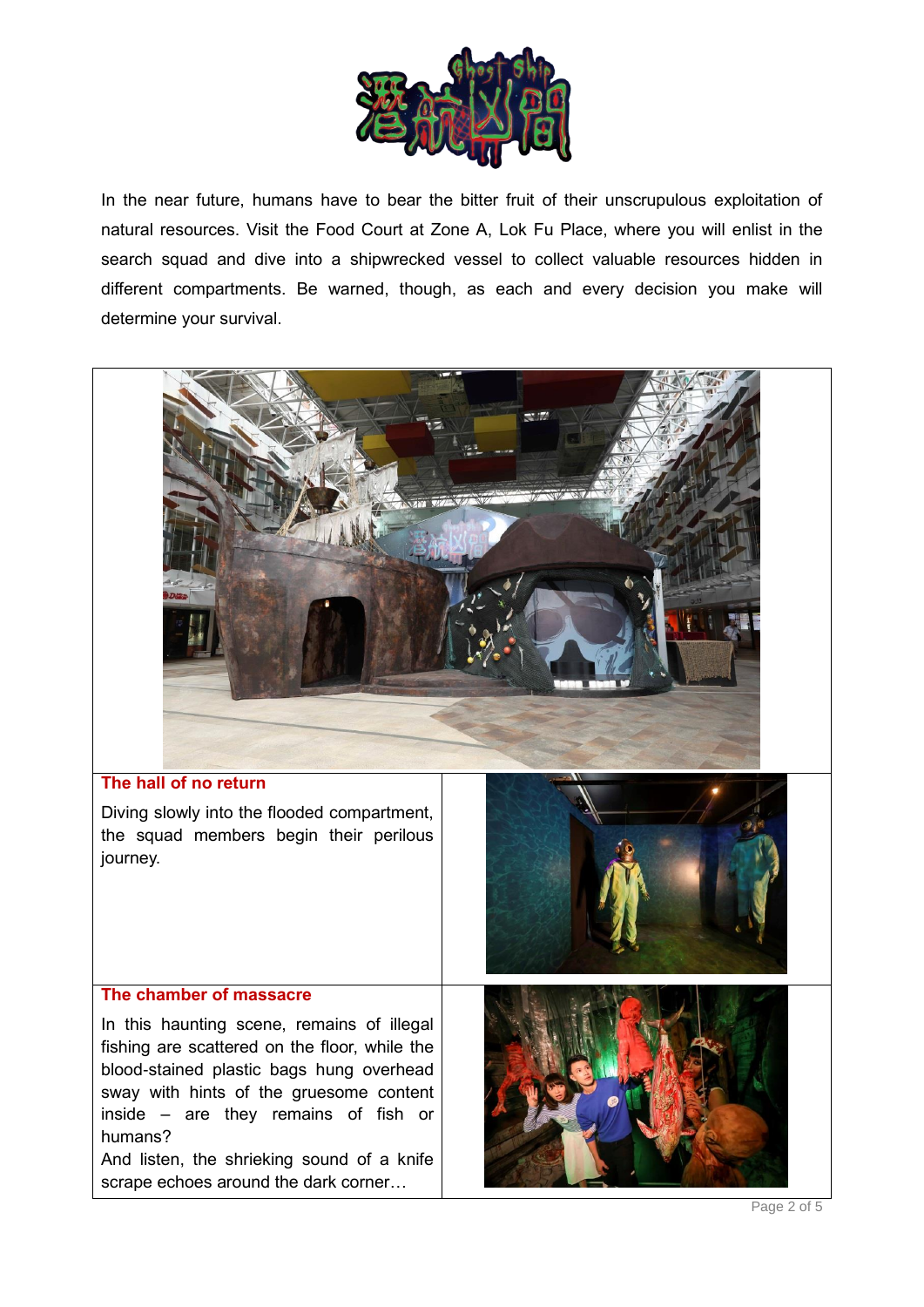

| The drawbridge of despair                                                                                                                                                                                                                             |  |
|-------------------------------------------------------------------------------------------------------------------------------------------------------------------------------------------------------------------------------------------------------|--|
| Hanging on the brink of collapse, the<br>broken drawbridge cracks with every stride.<br>Down the sewage float a few creepy skull-<br>resembling shapes, while an unknown<br>creature<br>voraciously,<br>stares<br>waiting<br>underneath for its prey. |  |
| The nets of doom<br>The path ahead is a maze of fishing nets,<br>on which myriad stinking remains of marine<br>life and humans dangle by. Watch your step<br>and avoid being entangled, or the evil<br>spirits won't be forgiving.                    |  |
| The jungle of crude<br>It takes more than a bit of cautiousness to<br>tread the jungle ground which sticks to your<br>feet. And wait – who's there on the dead<br>fish piles?                                                                         |  |
| The bunker of miasma<br>The catch placed inside the trafficking<br>containers has long decayed, leaving pools<br>of blood everywhere. And soon you'll learn<br>there's more than that in the revolting<br>atmosphere                                  |  |
| The swarm of algae<br>Filled with algae and long grasses, the<br>swarm may display a disarming charm. But<br>take heed - terror might well be going after<br>your Achilles heel, literally.                                                           |  |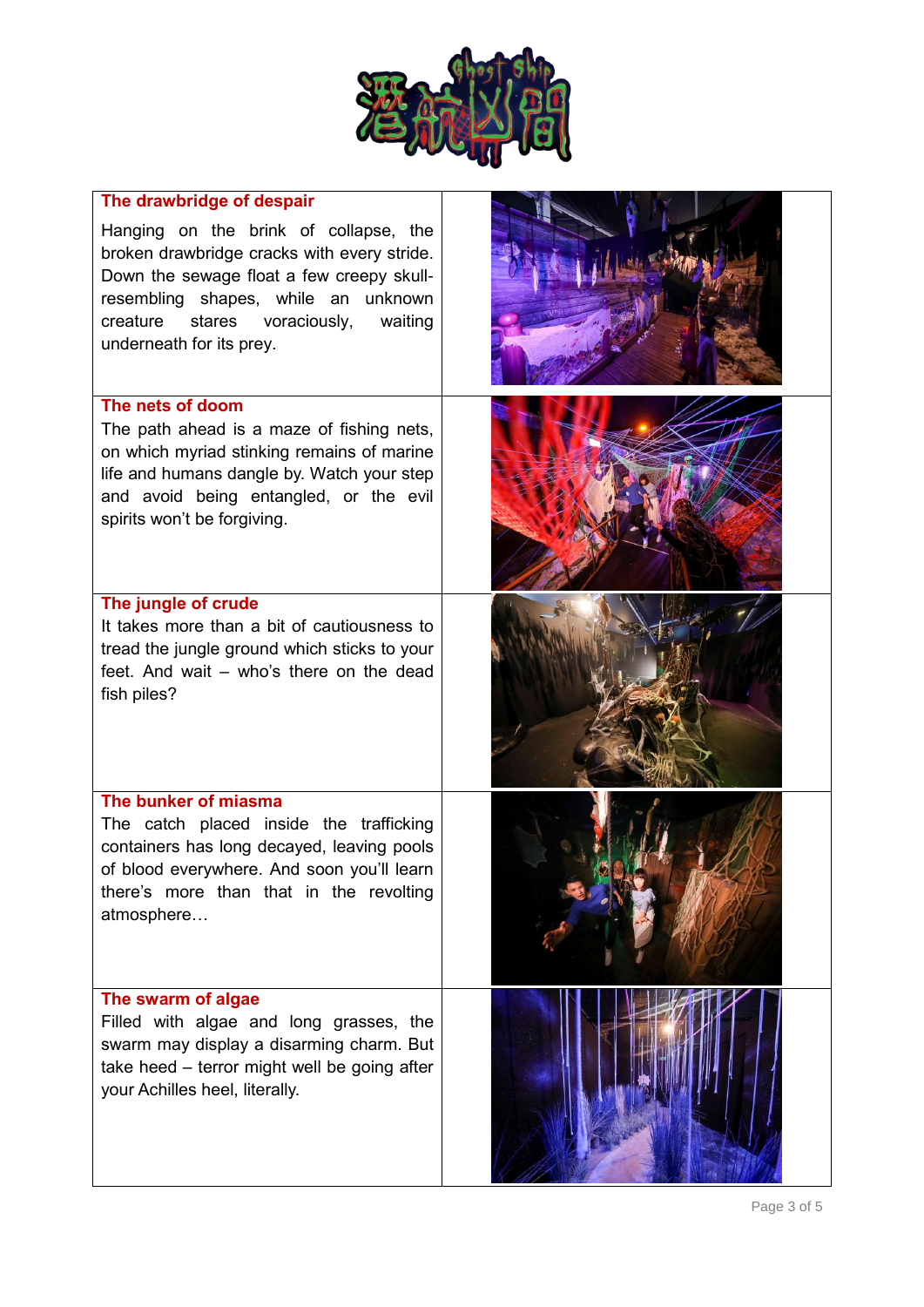

## **The flight for life**

You've fallen into the stomach of a huge monstrous fish – can you escape before it's too late?





### **Join the armed tactical squad in the afternoon session**

We have added an afternoon session that takes place from 1pm to 4pm every Saturday, Sunday and Public Holidays. So come along with friends and family to annihilate the threats of the environment with laser guns in a blitzkrieg.

#### **Explore the Ghost Ship and learn about environmental conservation**

Dates: 16 September to 31 October 2017 (every Saturday, Sunday, Public Holiday and the day of Halloween)

Opening Hours: 1pm to 9pm

Location: Food Court, Zone A, Lok Fu Place